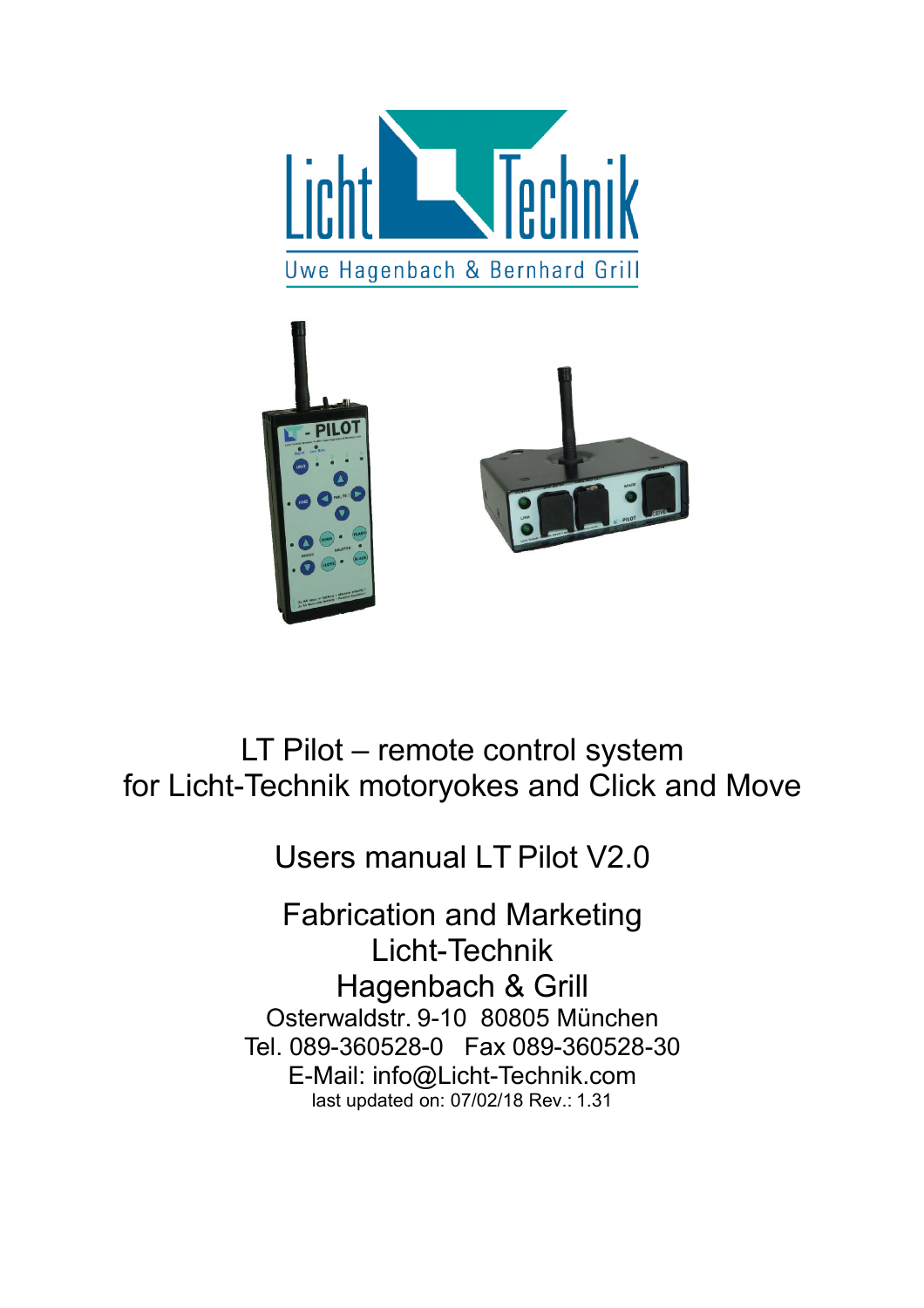Caution! Operate the device only after having read and understood the operating instructions!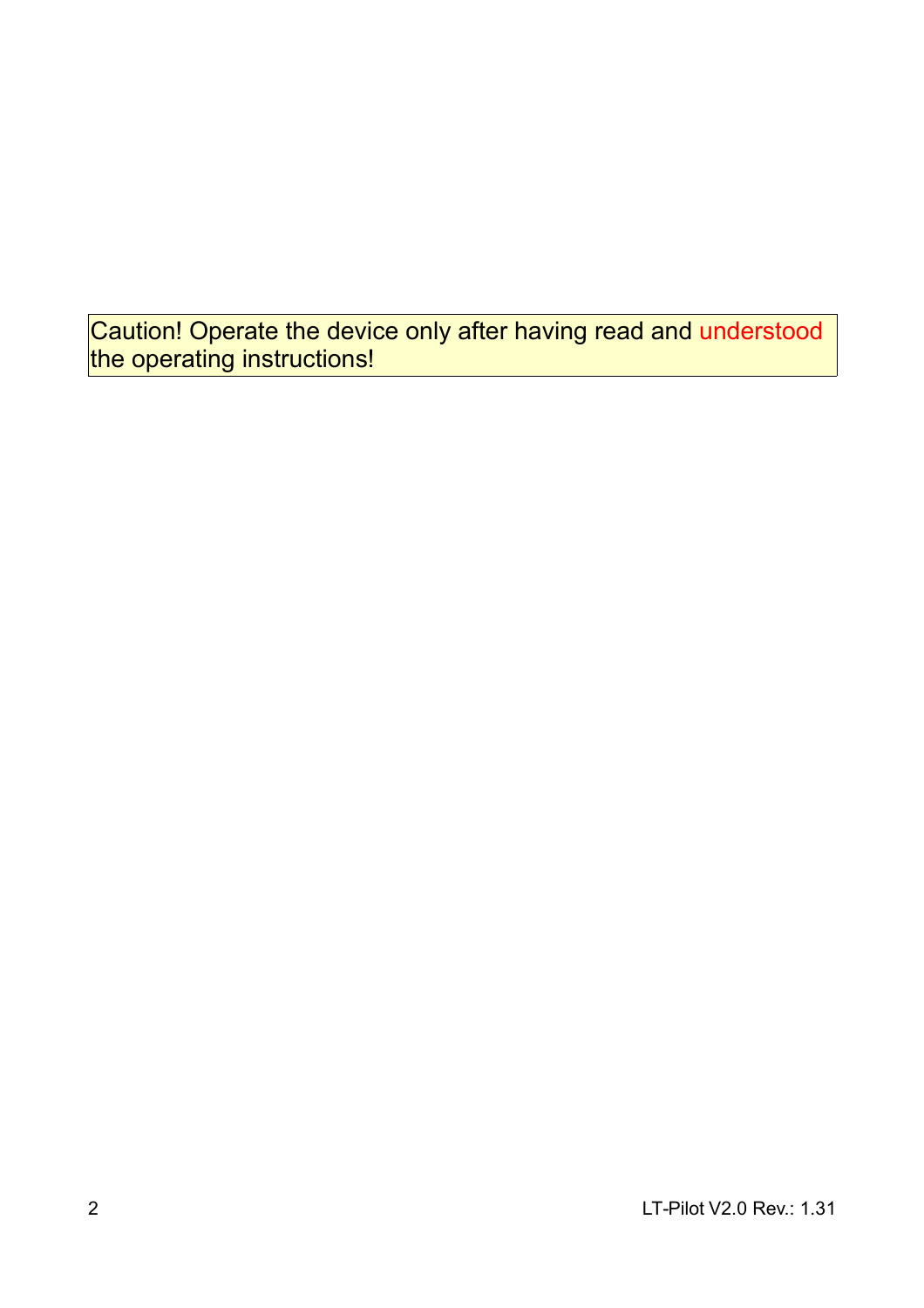### LT Pilot wireless remote control system for Licht-Technik motoryokes and Click and Move systems

The LT Pilot is a wireless **remote** control system for up to 4 Licht-Technik motoryokes or Click and Move systems. Mechanical dimmer shutters and/or focus units can be controlled optionally.

The **distance** between transmitter and receiver can be up to 250m (820 feet), line of sight. The **maximum** distance depends on the surrounding. Trees, walls, buildings etc. reduce the maximum distance.

The transmitter uses two mignon cells (type AA) for **power supply**. Normal batteries can be used as well as accumulators (NiCd or NiMh).

We recommend nickel-metal-hydrd (NiMh) accumulators with a minimum capacity of 2000 mAh. The continious **working time** with a fully charged accu of this type is up to 5 hours.

The positions of the devices (pan, tilt, shutter, focus) are **stored** continuously so that there is no move after power up. As a result, the transmitter can be **switched off** at any time to save battery power.

When battery power is low, the corresponding **led** will light. Operation can be continued, until the device is working no more. **But:** The accus will be deep discharged which will decrease lifetime enormously.

You should change the batteries/accus when this LED lights.

The dimmers and the focus units have an LED-indicator to show the user the **endpoint** positions. The focus LEDs have no effect in Click and Move systems.

The receiver generates a **DMX512** (USITT 1990) signal, which can be connected to a Licht-Technik splitbox/power supply (PS104, PS204) or Click and Move system(s).

The receiver has **three leds** to indicate the current state: A power led, a link led and a led that indicates that the spare input is used.

A **spare input** from a Licht-Technik light mixing panel (data-power cable, 4pin) is available. For example, the receiver is mounted on a cherry picker a spare line can be run to the bottom. If a DMX-panel is connected to this line, the control of the devices is now done by the panel. The wireless remote control is inactive. A mains power supply for the remote system must still be connected.

The transmitting and receiving parts are certified to be used in the European union. Compliant with ETS-300-220-3 & R&TTE directive.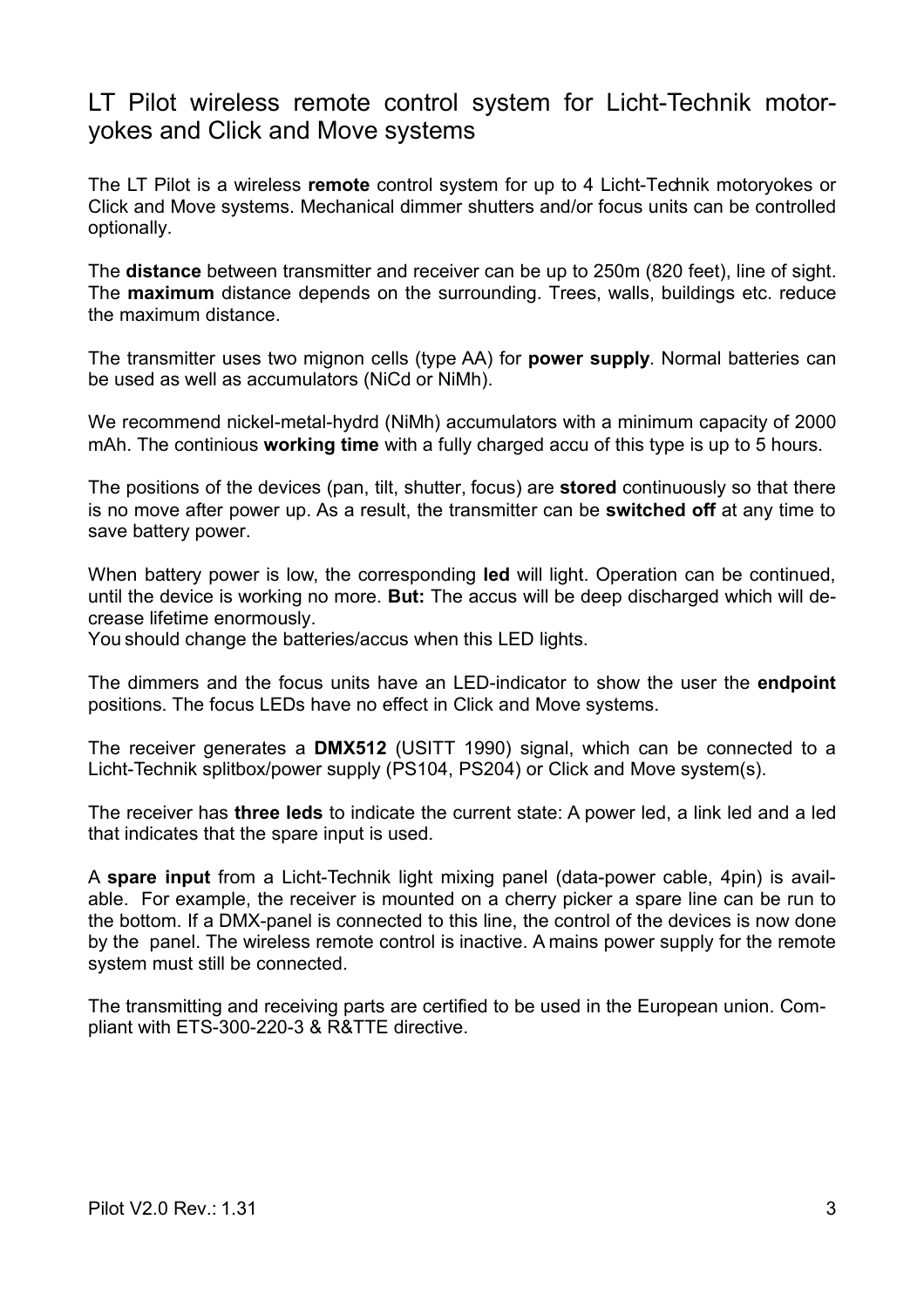# **Table of content**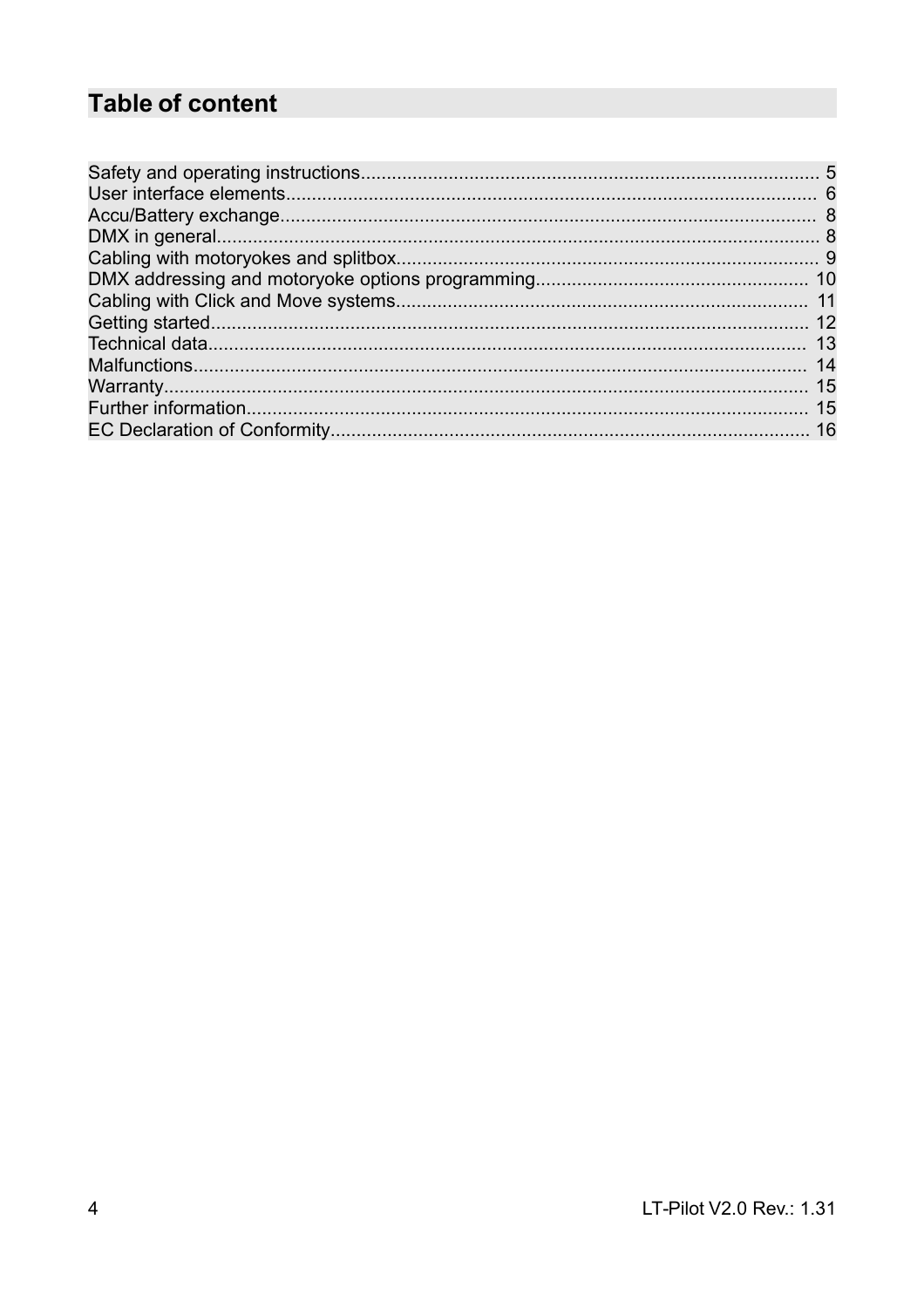### Safety and operating instructions

Admissible ambient **temperature**: 0 to +55 °C

The housing is **splashproof**. Do not use the system in heavy rain.

Close the **covers** of unused connectors.

In case of water **condensation**, a waiting time of 2 hours is necessary until acclimatisation is reached.

Make sure that all parts are **firmly connected**. Use **safety belts**.

Make sure that all **locking bolts** are inserted and all wingnuts are fasted.

Use only clamps which are in **good condition**, especially the screws and bolts.

Power supply via power input of the receiver must only be realized via power supplies **authorized** by us.

Do not put normal **batteries** into the charging station.

When operating the system with a **generator**, first start the generator, after that switch on the Click and Move system. Never start the generator when the devices are connected and switched on.

This is a class 1e radio transmitting product. This means the radio output works at 10mW power putput and 10% duty cycle (10% of the time transmitting, 90% not transmitting).

Electrical radio transmission causes an **electrical radio field**. The power output for transmission at this device is very low. However, try to put the transmitter as far as possible from persons. Switch **off** the transmitter as often as possible. When the devices are positioned, there is no reason to leave it switched on!

When it has to be assumed that a **safe operation** is no longer possible, the equipment must be switched off immediately and be secured against unintended operation.

#### **This is the case when:**

- the device shows visible damages
- the device is inoperative
- parts of the device are loose or slackened
- connecting lines show visible damages

Before starting the equipment the user must check the **usefulness** of the device for its intended purpose. In particular, Licht-Technik shall decline any liability for damages of the equipment as well as for consequental damages resulting of the device being used inappropriately, of inexpert installation, incorrect starting, use and noncompliance with the valid safety regulations.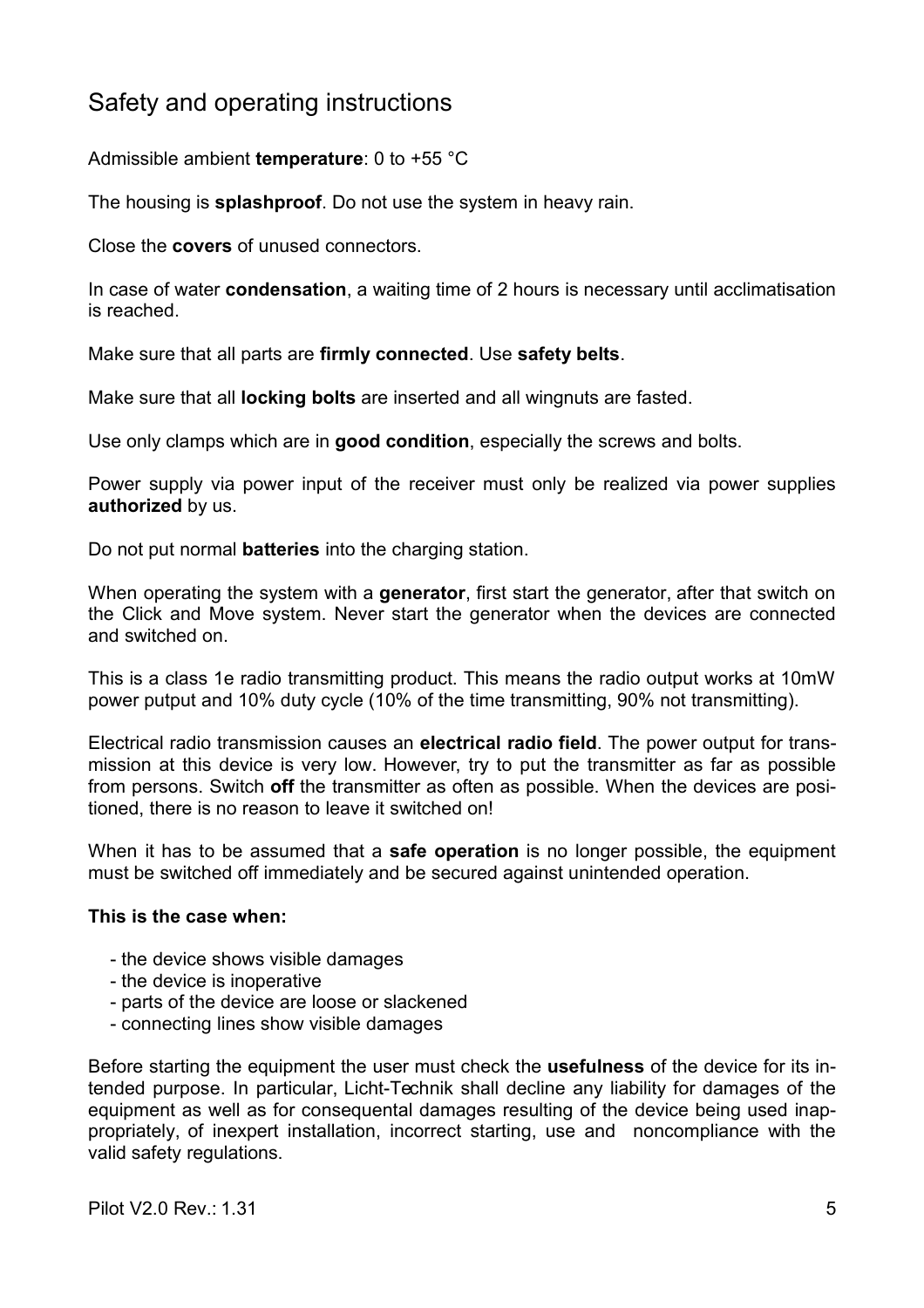### User interface elements

### **Transmitter:**

#### **Signal LED:**

red: Weak signal or no link orange: Signal with medium strength green: Signal with good quality

**Low Batt:** The accu/battery strength goes down! Exchange these soon! The device is going to work as long as possible, but please remember that deep discharge will damage the accu!



The **UNIT** – button selects the desired unit. One of the LEDs on the right side indicate the current unit.

The **UP, DOWN, LEFT** and **RIGHT** – buttons control pan and tilt.

The **FINE** button is for fine positioning of the lamp. A LED shows if the fine function is selected.

The **FOCUS** – buttons move the focus drive. The two LEDs on the left side indicate the endpoints. The focus LEDs are "don´t care" in Click and Move systems.

The **OPEN** – button opens (more light) the mechanical dimmer shutter if connected. Locked if Blackout is selected. The upper Shutter LED show the open endpoint.

The **CLOSE** – button closes (less light) the mechanical dimmer shutter if connected. Locked if Blackout is selected. The lower Shutter LED show the close endpoint.

The **FLASH** – button opens the shutter completely (flash).

The **BLACKOUT** – button closes the selected dimmer shutter completely. When pressing again the previous value will be restored. A LED signals the blackout state. The flash function is possible when in blackout state. ("flash prior blackout").

For accu/battery exchange, see page 8.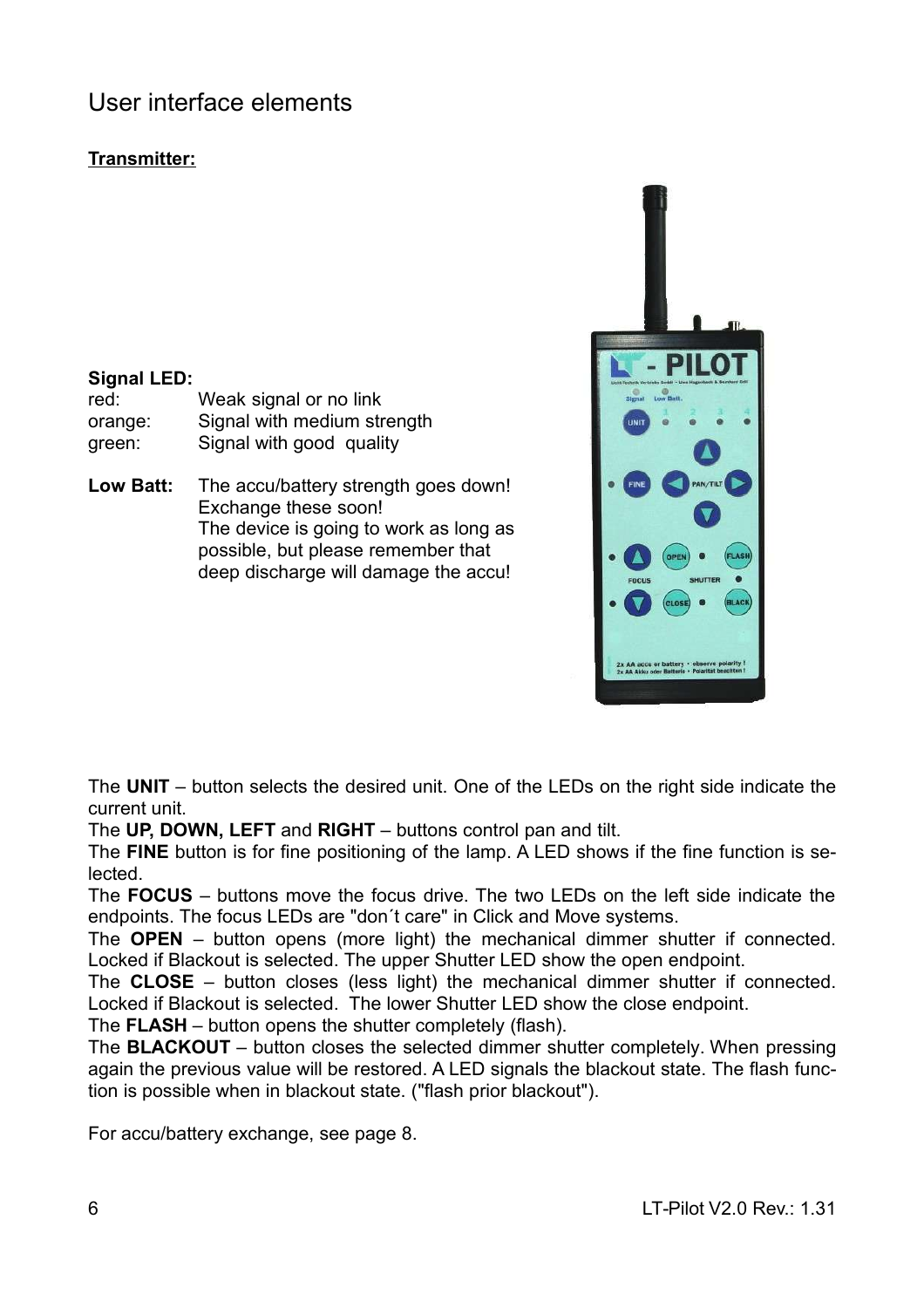#### **Receiver:**



**Power LED:** Is on, if there is power on the 24V DC in input.

- **Link LED:** Is on, if a radio link is established.
- **Spare LED:** Is on, if the spare input is used. A DataPower signal must be connected to this input
- **24V DC In:** Power in. Pinout see above.
- **DMX out:** DMX out, 5pin. This is the signal for a splitbox with powersupply, e.g. PS104 or PS204.
- **Spare In:** Spare line in, 4pin DataPower. If a Mix08 is connected, this is the master controller, radio link has no effect.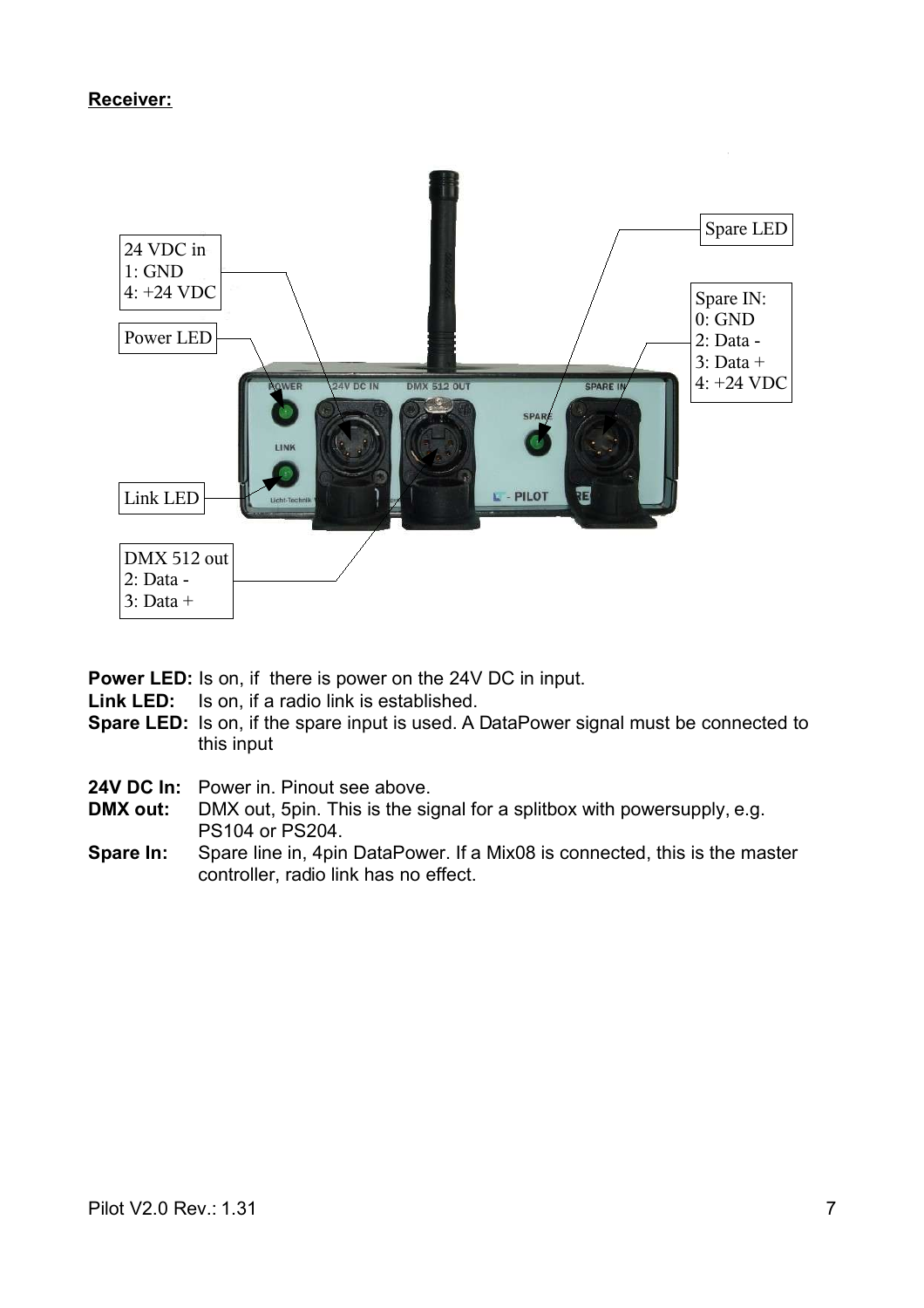### Accu/Battery exchange

For exchanging the accu/battery, open the cover of the battery box by loosing the two screws.

We recommend Nickel-Metal-Hydrid (Ni-MH) accus of the manufacturer Ansmann with a capacity of minimum 2000 mAh.

Observe the tight polarity, indicated nearby the batteries.



### DMX in general

The standardized DMX-Signal is based on industries RS485 Interface. It is designed for maximum lengths up to 1200m. This length is in the rough environment of theatres, studios for example normally not possible. As a result of internal tests we recommend a maximum length of 200m (only DMX, 5PIN).

The last device of a serie should be connected with a terminating impedance (470 Ohm). It is plugged into the OUT connector of the last device of a row.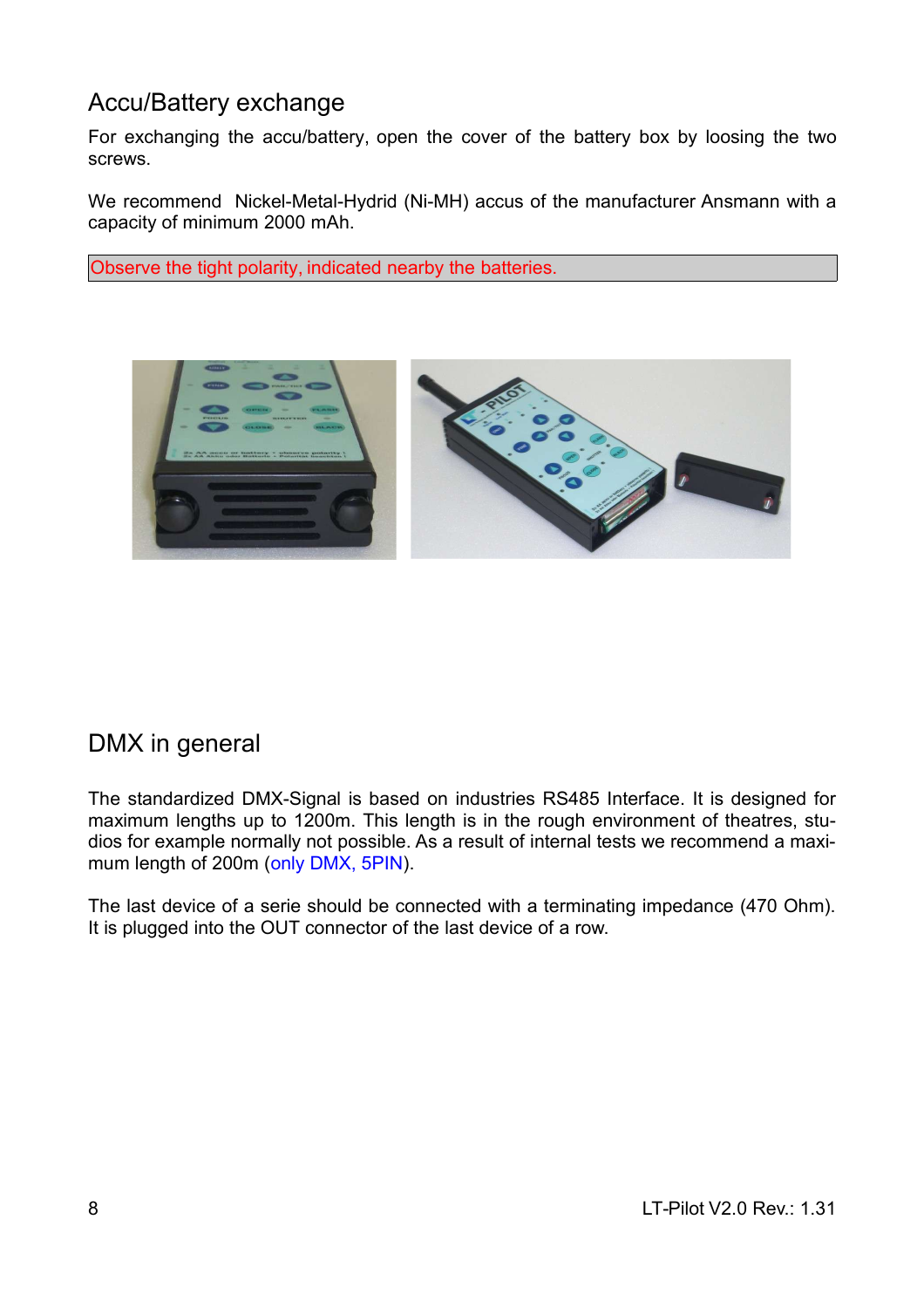## Cabling with motoryokes and splitbox

### **Please observe the users manual for motoryokes and powersupply/splitbox.**

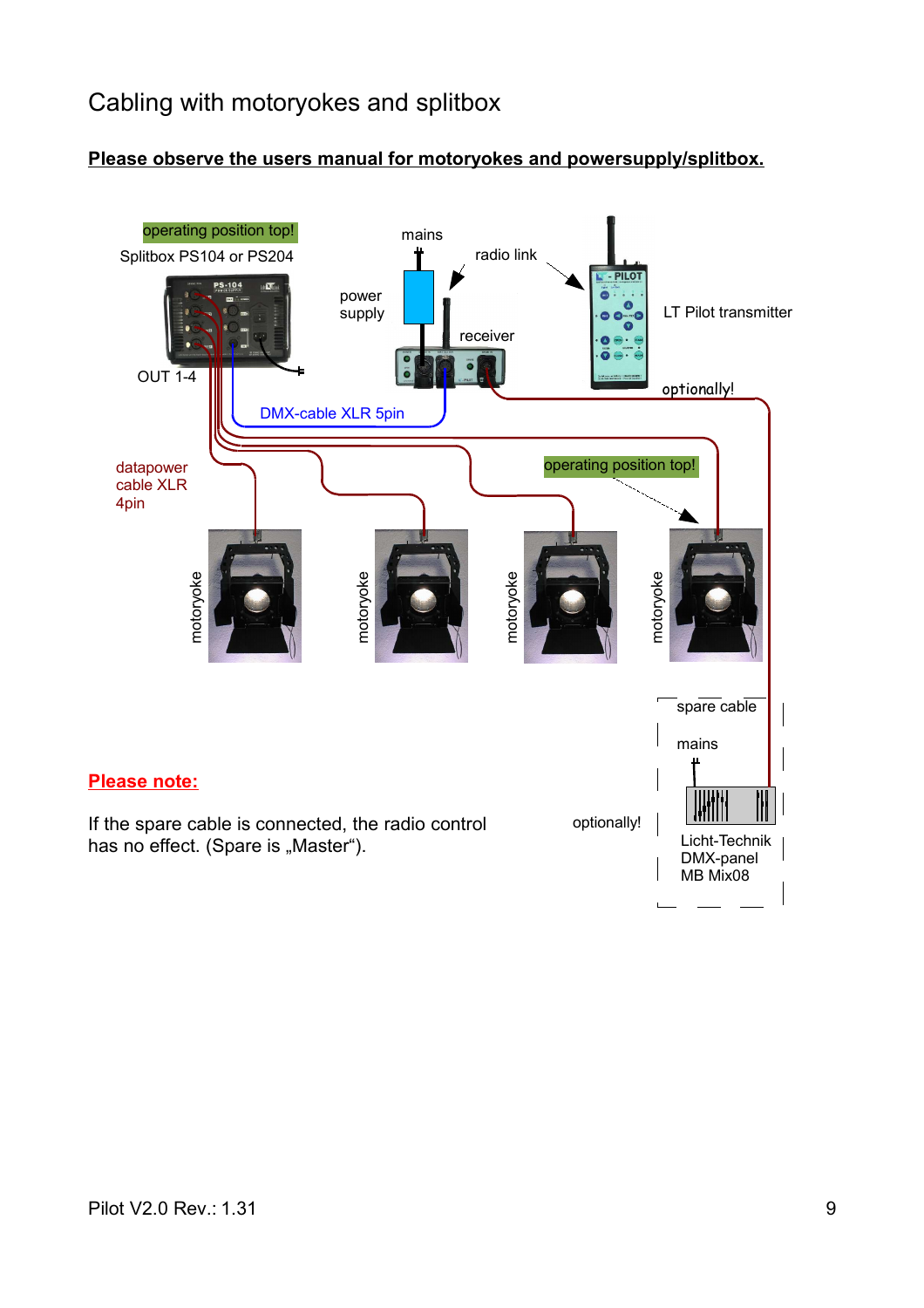## DMX addressing and motoryoke options programming

|                            | Unit 1 | Unit 2 | Unit 3 | Unit 4 |
|----------------------------|--------|--------|--------|--------|
|                            |        |        |        |        |
| DMX start address yoke     |        |        |        | 4      |
| DMX address dimmer shutter |        |        |        |        |

The following menu points must be programmed as follows (See also the corresponding user manuals):

| Motoryoke:      | $P01 =$<br>$P02 = 1$<br>$P03 = 0$<br>$P27 = 1$<br>$P38 = 0$ | DMX address (see above)<br>Focus module on (if mounted)<br>Motorized barndoor off<br>Set speed channels for PAN and TILT seperately<br>Focus direction = normal |
|-----------------|-------------------------------------------------------------|-----------------------------------------------------------------------------------------------------------------------------------------------------------------|
| Dimmer Shutter: | $P01 =$<br>$P15 = 3$                                        | DMX address (see above)<br>One address mode                                                                                                                     |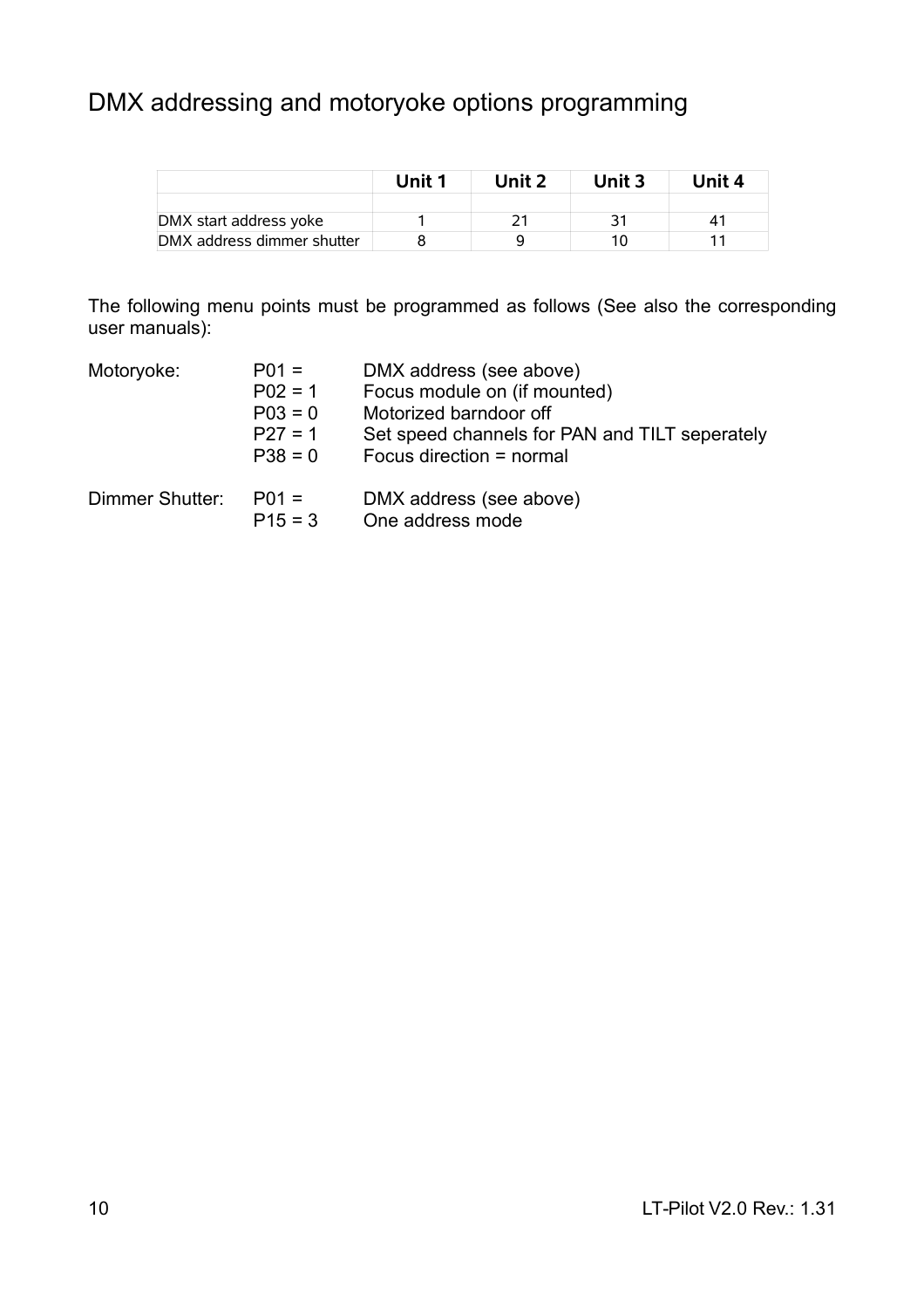## Cabling with Click and Move systems



### **Please observe the users manual for Click and Move and Shutter.**

If only one Click and Move system is used, the LT-Pliot can be connected directly to the "Control in" - input of the Click and Move PSU120 with "three connectors" cable.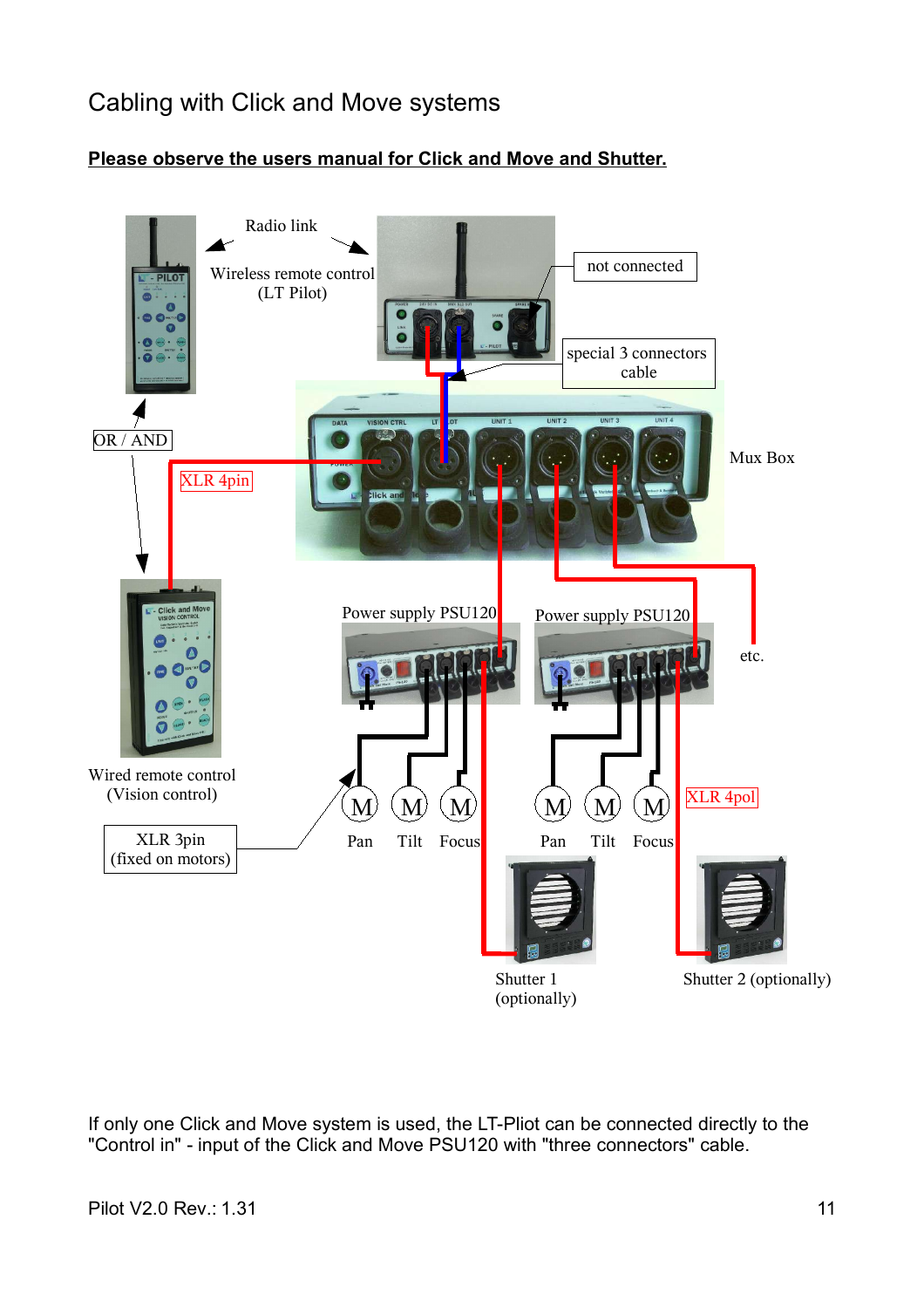## Getting started

Read carefully the safety- and operating instructions on page 5.

If motoryokes are used cable the system like illustrated on page 9. If Click and Move systems should be controlled use cabling schematic on page 11.

Switch **on** all devices except the remote control unit (Transmitter).

If not yet done, program the the right **DMX addresses**. See table on page 10.

Switch **on** the remote control unit.

When switching on the receiver and transmitter, the link respectively the signal LED are flashing fast for about one second. In this time the devices wait for a remote setup unit (Channel, ID number). If no remote setup device is found, the radio system will work normally.Also see manual for the remote setup device.

The **signal strength indicator** reaches the top after a few seconds (when signal quality is okay). The system is ready for work. When the system has an air-link, the transmitter indicates the current unit, shutter and dimmer position. The receiver link-LED is on.

If air link is not okay, the transmitter unit signal LED lights red. The link LED of the receiver is off.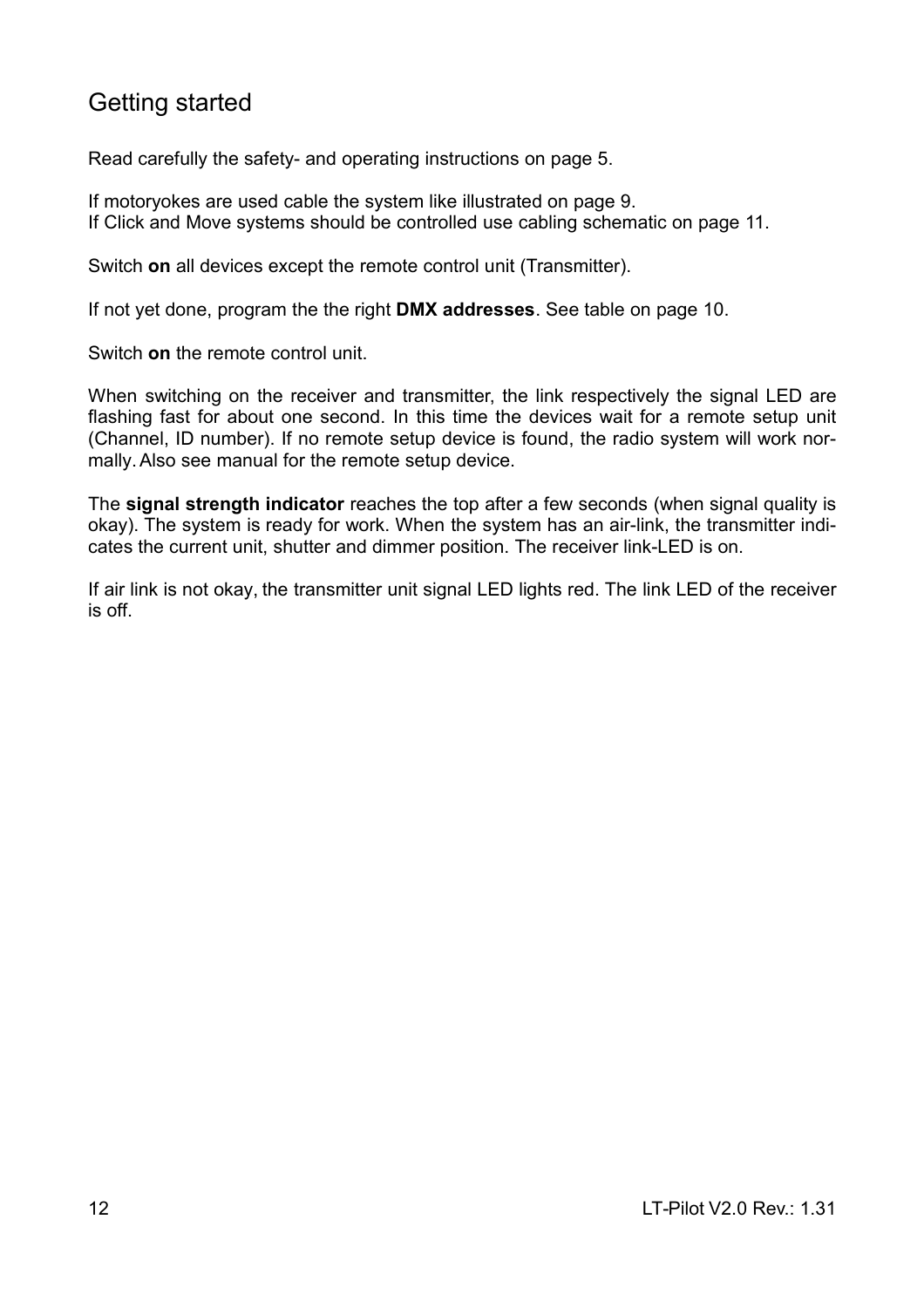### Technical data

#### **Weight and dimensions:**

(With antenna, accu/battery and fastening spigot)

|           | Transmitter: (Length x Width x Height) 260 mm $\times$ 85 mm $\times$ 33 mm |  | $0,5$ kg |  |
|-----------|-----------------------------------------------------------------------------|--|----------|--|
| Receiver: | (Length x Width x Height) $155$ mm x $140$ mm x $130$ mm                    |  | 0,75 kg  |  |

| Power input: |                  | Transmitter: 2 x Mignon (AA-cells), | max.: 0,75W |
|--------------|------------------|-------------------------------------|-------------|
|              | Receiver: 24V DC |                                     | max.: 1 W   |

#### **PIN assignment (receiver):**

| DMX out:     |                           | 5pin XLR connector (female) |                                           |  |  |
|--------------|---------------------------|-----------------------------|-------------------------------------------|--|--|
|              | PIN <sub>1</sub>          | Shield                      | cross-section min. $0.25$ mm <sup>2</sup> |  |  |
|              | PIN <sub>2</sub>          | Data-                       | cross-section min. $0.25$ mm <sup>2</sup> |  |  |
|              | PIN <sub>3</sub>          | Data+                       | cross-section min. $0.25$ mm <sup>2</sup> |  |  |
|              | PIN <sub>4</sub>          | not connected               | cross-section min. $0.25$ mm <sup>2</sup> |  |  |
|              | PIN <sub>5</sub>          | not connected               | cross-section min. $0.25$ mm <sup>2</sup> |  |  |
| Power input: |                           | 4pin XLR connector (male)   |                                           |  |  |
|              | PIN <sub>1</sub>          | <b>GND</b>                  | cross-section min. $0.75$ mm <sup>2</sup> |  |  |
|              | PIN <sub>2</sub>          | not connected               | cross-section min. $0.25$ mm <sup>2</sup> |  |  |
|              | PIN3                      | not connected               | cross-section min. $0.25$ mm <sup>2</sup> |  |  |
|              | PIN4                      | $+24V$ DC                   | cross-section min. $0.75$ mm <sup>2</sup> |  |  |
| Spare input: | 4pin XLR connector (male) |                             |                                           |  |  |
|              | PIN <sub>1</sub>          | <b>GND</b>                  | cross-section min. $0.75$ mm <sup>2</sup> |  |  |
|              | PIN <sub>2</sub>          | Data-                       | cross-section min. $0.25$ mm <sup>2</sup> |  |  |
|              | PIN <sub>3</sub>          | Data+                       | cross-section min. $0.25$ mm <sup>2</sup> |  |  |
|              | PIN <sub>4</sub>          | $+24V$ DC                   | cross-section min. $0.75$ mm <sup>2</sup> |  |  |

**Please note:** To avoid electrical and magnetical radio interferences, please use only screened cables. This improves also a safe operation of the devices.

The DMX wires must be twisted pair and shielded separately.

| Radio: | Radio power output:<br>Frequency:<br>Maximum distance: | 10 mW (+10 dBm)<br>434 MHz, ISM band<br>250m / 820 feet (line of sight)                        |  |  |
|--------|--------------------------------------------------------|------------------------------------------------------------------------------------------------|--|--|
|        | SRD class 1e device:                                   | 10% of the time transmitting, 10% duty<br>cycle<br>Complies with CEPT 70-03E<br>recommendation |  |  |
|        |                                                        | Licensed in the european union.                                                                |  |  |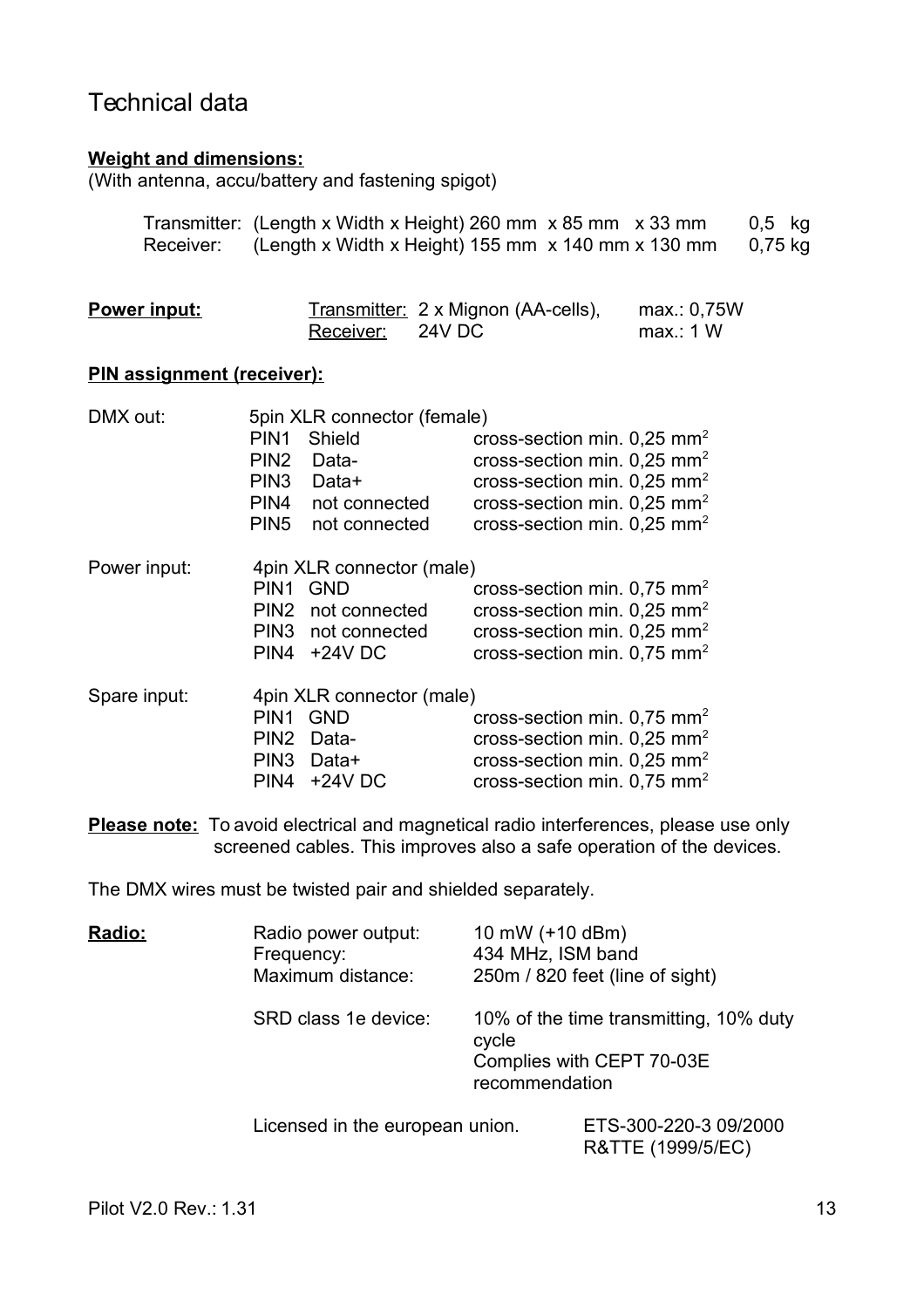### **Malfunctions**

### **No transmitter led lights:**

- Are the batteries/accus inserted correctly? Check the right polarity (+/-)
- Are the batteries/accus ok/charged?

### **Only the signal LED lights (Transmitter):**

- Is the receiver switched on and ready for operation?

#### **Power LED at the receiver does not light:**

- Is the powersupply of the receiver connected to the mains?
- Check power-in cable and connections.

#### **Link LED at the receiver does not light:**

- Is the transmitter switched on?
- Is the battery/Accu okay? Does the low bat led light? If yes, replace battery pack or charge the accu.
- Is the transmitter too far away from the receiver? Maximum distance is 250m (820 feet, line of sight!)

#### **The system does not work correctly:**

- Avoid long cables if possible!
- Try to put the receiver as far as possible from lamp ballasts and lamp cables.
- Use terminating resistors at the end of DMX lines (470 Ohm between Pin 2 and 3).
- Is the battery okay? Does the low bat led light? If yes, replace battery pack or charge the accu.
- Is the transmitter too far away from the receiver? Maximum distance is 250m (820 feet, line of sight!)

#### **Motoryokes/Dimmer shutters show: Error 20: DMX signal missing**

- Check DMX supply cable to the Power supply unit (splitbox) if Pin 2 and/or Pin3 are interrupted.
- If the spare line is used, check if Pin 2 and/or Pin3 are interrupted.
- Check the datapower cable(s) to the devices if Pin 2 and/or Pin3 are interrupted.

#### **Motoryokes/Dimmer shutters show: Error 21: DMX signal reversed**

- Check DMX supply cable to the Power supply unit (splitbox) if Pin 2 and Pin3 are interchanged
- If the spare line is used, check if Pin 2 and Pin3 in spare cable are interchanged.

If the error cannot be recovered, please contact Licht-Technik.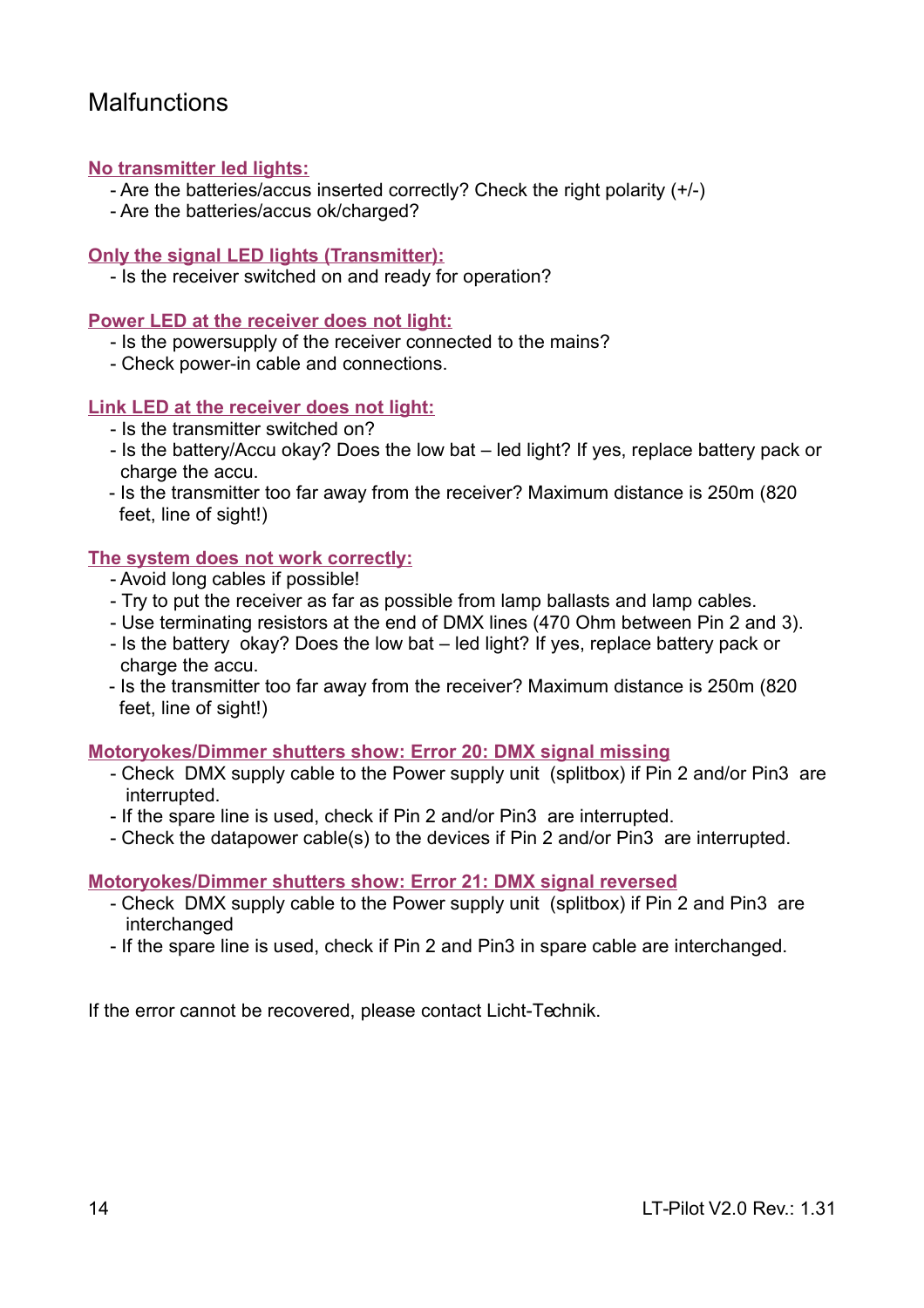### **Warranty**

The warranty for this device is 2 years. It comprises any repair of failures – free of charge – which can be proved to result from defects of fabrication.

Warranty expires when:

- the device was modified or attempted to be repaired
- damages were caused by the intervention of foreign persons
- damages are due to noncompliance with the operating instructions
- the device was connected to an incorrect voltage or incorrect type of current
- the device was incorrectly operated or when damages were caused by negligent handling or misusage

### Further information

This document and the information contained therein are subject to copyright and neither the whole nor any part of it may, and this is also valid for the described product, be reproduced, copied or recorded in any form without the prior written authorization of *Licht-Technik Vertriebs GmbH*.

The products of *Licht-Technik GmbH* are subject to constant development. Therefore *Licht-Technik* reserves the right to modify components, motors and also technical specifications any time and without prior notice.

All maintenance and servicing works related to the product must be carried out by the company *Licht-Technik. Licht-Technik* shall not assume any liability for losses or damages of any kind being the results of inexpert servicing.